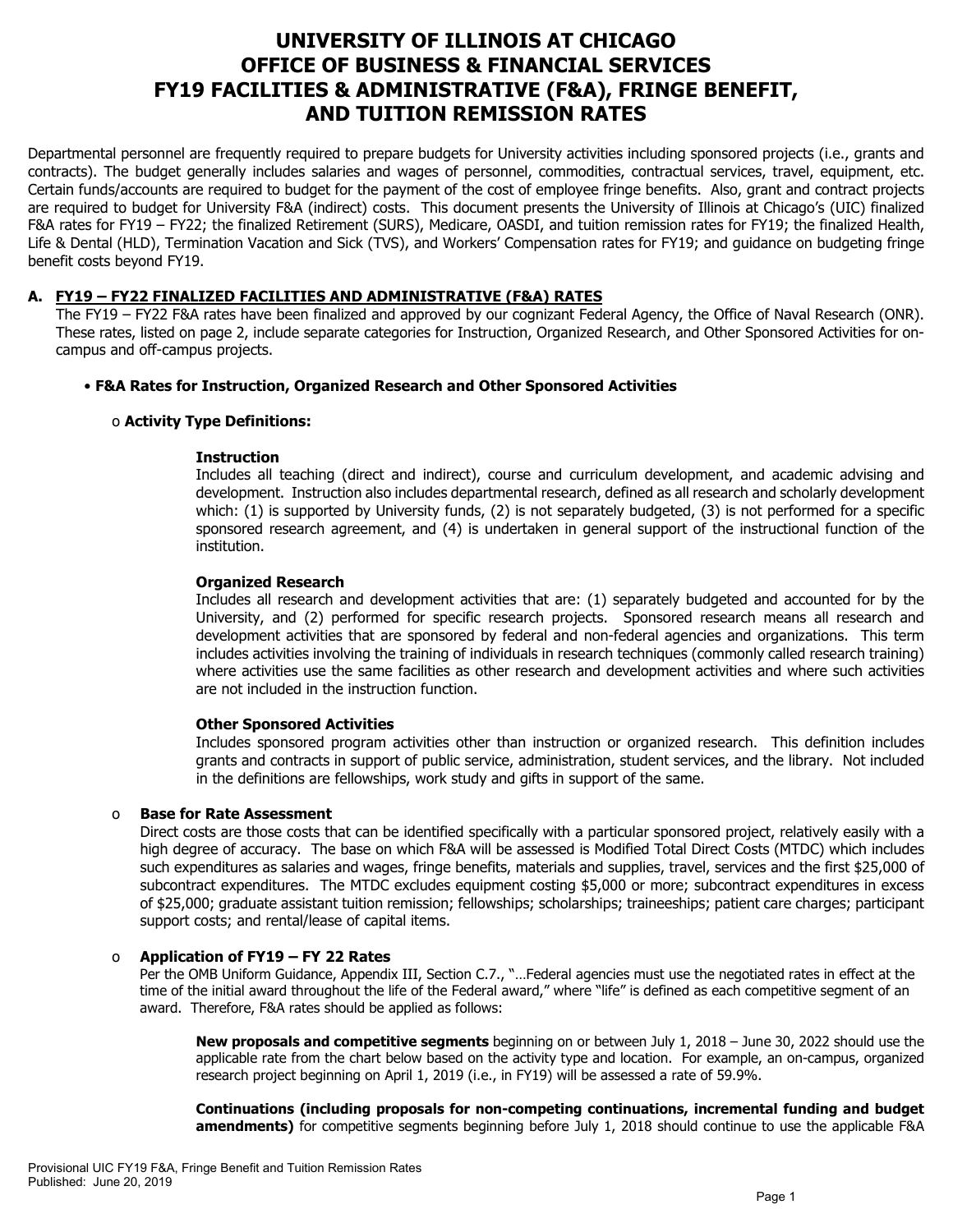rate in effect at the beginning of the competitive segment and specified in the original award document. For example, an on-campus, instruction project beginning on April 1, 2018 (i.e., in FY18) should continue to be assessed an F&A rate of 42.4% [\(see FY18 rates here\).](https://www.obfs.uillinois.edu/common/pages/DisplayFile.aspx?itemId=784234)

#### o **Use of On-/Off-Campus Rate**

The on-campus rate should be used for proposals where all work is done using University facilities. The On-Campus rate is to be assessed except when a portion of the sponsored agreement is performed at an off-campus site. The criteria for utilization of the off-campus rate consists of all of the following: (a) performance at the off-campus site must be on a continuous basis; intermittent performance is not sufficient; (b) the University personnel working or engaged on the project must be physically located at an off-campus site; and (c) the off-campus performance must be of sufficient duration; normally a full semester, summer term or period of performance of the sponsored agreement. The space on the South Campus and at 2242 W Harrison that the University leases to UIC departments is considered off-campus. The off-campus rate will be used for the off-campus portion of the work on a sponsored agreement.

Off-campus costs may include costs incurred at the off-campus site for salaries, related benefits, supplies, utility costs, rent, local travel and other similar costs, which are treated as direct. Travel to and from an off-campus site is considered an offcampus cost.

| <b>Chicago Campus Facilities and Administrative (F&amp;A) Rates</b>          |               |  |  |  |  |
|------------------------------------------------------------------------------|---------------|--|--|--|--|
| <b>Finalized Rates</b>                                                       | $FY19 - FY22$ |  |  |  |  |
| Instruction                                                                  | 40.6%         |  |  |  |  |
| Organized Research                                                           | 59.9%         |  |  |  |  |
| <b>Other Sponsored Activities</b>                                            | 36.0%         |  |  |  |  |
| All Off-Campus Awards (Instruction, Organized Research, and Other Sponsored) | 26.0%         |  |  |  |  |

#### • **F&A Rates for Clinical Drug Trials**

o **Definition**

These include studies performed for private sponsors which involve human subjects in drug and device protocols.

- o **Base for Rate Assessment**  The base for rate assessment is total direct costs. Total direct costs include all costs charged to a sponsored program account, excluding indirect costs, costs of education allowance and administrative allowances.
- o **FY19 F&A Rate for Non-Federal Clinical Trials** Clinical trials are assessed at a rate of 25.0%. This rate was established during FY1994 for non-federally funded clinical drug studies and is applied to Total Direct Costs (TDC)

# **B. FY19 GRADUATE ASSISTANT TUITION REMISSION RATE (SPONSORED ACCOUNTS)**

The Fiscal Year 2019 graduate assistant tuition remission rate will remain 42%. Salaries of graduate assistants with tuition and fee waivers are the base for the assessment of the tuition remission rate. This rate is applied to all GA/RA/TAs working on sponsored programs. Please note that the campus also assesses a "GA tuition remission benefit cost" charge on non-sponsored accounts. More information on this charge is available here: [Memo on Tuition Remission for Graduate Assistants](https://www.obfs.uillinois.edu/common/pages/DisplayFile.aspx?itemId=436386).

# **C. FY19 FRINGE BENEFITS RATES (FINALIZED)**

Fringe benefit rates are updated annually and audited and approved by the Federal government near the beginning of each fiscal year. Unlike facilities and administrative cost rates, changes in fringe benefit rates are assessed immediately when they become effective, even if the budgeted rates are different. The UIC FY19 Fringe Benefit rates included in the table on pages 3 and 4 are effective July 1, 2018 with BW 15 and MN 8 pay periods (with the exception of Retirement, which is effective with BW 14 and MN 7). The Retirement (SURS), Medicare, and OASDI rates are finalized; however, the Health, Life & Dental (HLD), Termination Vacation and Sick (TVS), and Workers' Compensation rates are provisional. Please refer to [SYSTEM HUMAN RESOURCE SERVICES](https://www.hr.uillinois.edu/benefits/)</u> for detailed information on State of Illinois Plans, Eligibility for State Benefit Plans, and Part-Time Insurance Eligibility for additional fringe benefit eligibility information. Contact [Payroll](https://www.obfs.uillinois.edu/payroll/customer-service/) for assistance with the Substantial Presence test and for additional fringe benefit information related to residents on J-1, J-2, F-1 and F-2 visas.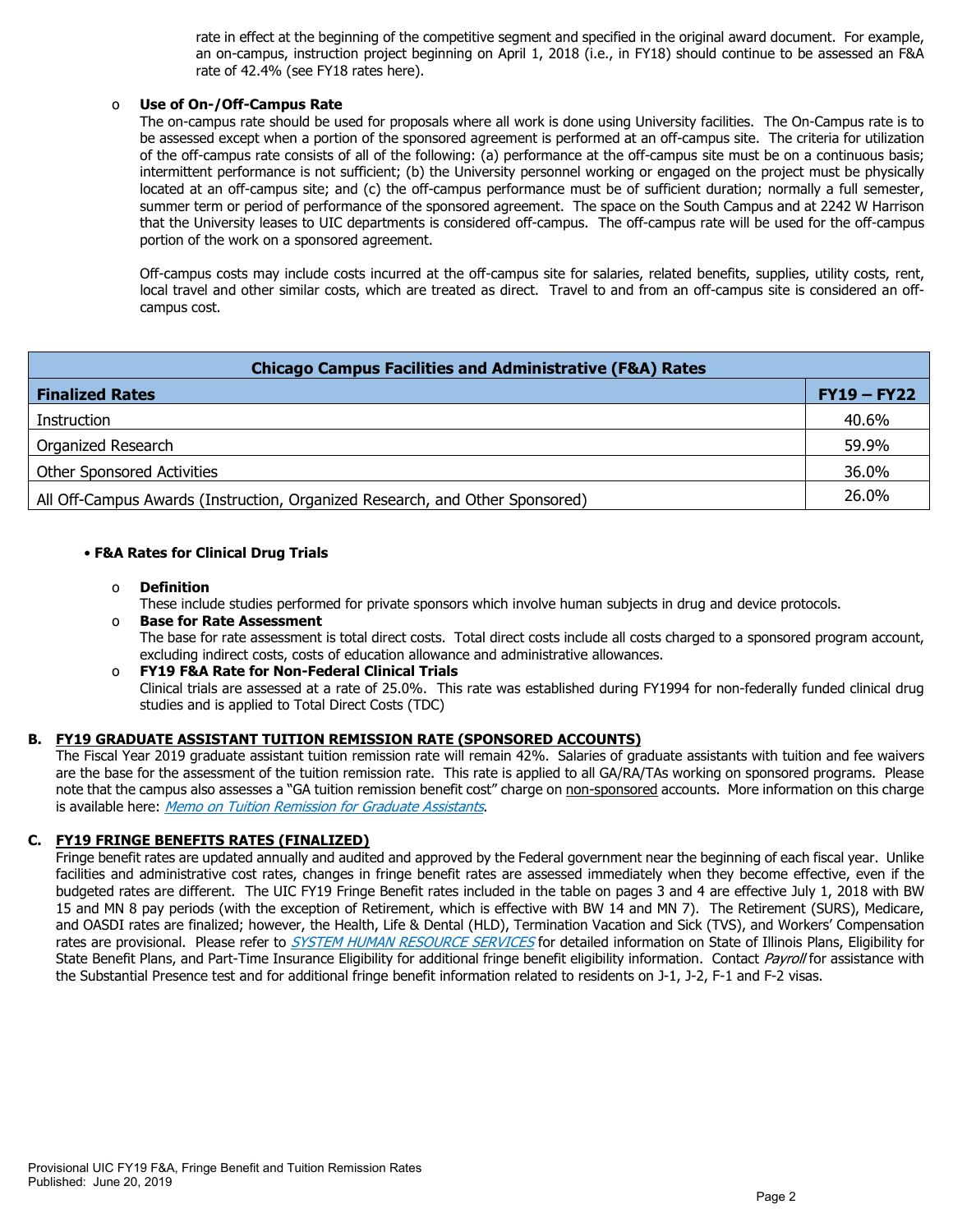The following 2 charts detail the fringe benefit costs by appointment type. The first chart below, details fringe benefit charges to sponsored accounts. The second chart on the following page details fringe benefit charges to non-sponsored accounts. The primary differences between the 2 charts are highlighted in yellow on each chart.

# **CHICAGO CAMPUS FY19 FRINGE BENEFIT RATES APPLICABLE TO SPONSORED PROJECTS**

This Chart Details Fringe Benefit Rates for Appointments Commonly Charged to Sponsored Projects; It is for Budgeting Purposes and is Not Intended to be Used as a Basis for Determining Benefits Eligibility\*

| <b>Appointment</b>                                                                                            | <b>Total Fringe</b><br><b>Benefits Rate</b> | <b>Finalized</b><br><b>Retirement</b><br>$(SURS)$ ** | <b>Finalized</b><br>Health, Life<br>& Dental | <b>Finalized</b><br>Workers'<br>$Comp+$ | <b>Finalized</b><br>Term.<br><b>Vacation/Sick</b> | <b>Finalized</b><br>Medicare <sup>#</sup> | <b>Finalized</b><br><b>OASDI</b> |
|---------------------------------------------------------------------------------------------------------------|---------------------------------------------|------------------------------------------------------|----------------------------------------------|-----------------------------------------|---------------------------------------------------|-------------------------------------------|----------------------------------|
| Academic and Non-Academic Employees<br>Eligible for SURS and Insurance*                                       | 35.15%                                      | 12.29%                                               | 20.47%                                       | 0.05%                                   | 0.89%                                             | 1.45%                                     |                                  |
| Academic and Non-Academic Employees<br>Eligible for SURS, but Ineligible for Insurance*                       | 14.68%                                      | 12.29%                                               |                                              | 0.05%                                   | $0.89\%$                                          | 1.45%                                     |                                  |
| Hourly Student Employees Enrolled 6 hours or More (Fall / Spring)<br>Or Enrolled 3 hours or More (Summer)     | 0.05%                                       |                                                      |                                              | 0.05%                                   |                                                   |                                           |                                  |
| Hourly Student Employees Enrolled Less Than 6 hours (Fall / Spring)<br>Or Enrolled Less Than 3 hours (Summer) | 7.70%                                       |                                                      |                                              | $0.05\%$                                |                                                   | 1.45%                                     | 6.20%                            |
| GA/RA/TAs Enrolled 6 hours or More (Fall / Spring)<br>Or Enrolled 3 hours or More (Summer)                    | 3.56%                                       |                                                      | 3.51%                                        | 0.05%                                   |                                                   |                                           |                                  |
| GA/RA/TAs Enrolled Less Than 6 hours (Fall / Spring)<br>Or Enrolled Less Than 3 hours (Summer)                | 11.21%                                      |                                                      | 3.51%                                        | 0.05%                                   |                                                   | 1.45%                                     | 6.20%                            |
| Hospital Residents                                                                                            | 34.21%                                      | 12.29%                                               | 20.47%                                       |                                         |                                                   | 1.45%                                     |                                  |
| Academic and Non-Academic Employees<br>Ineligible for SURS and Insurance*                                     | 7.70%                                       |                                                      |                                              | 0.05%                                   |                                                   | 1.45%                                     | 6.20%                            |
|                                                                                                               |                                             |                                                      |                                              |                                         |                                                   |                                           |                                  |

Research Associates receive fringe benefits that are consistent with their appointment type, detailed above.

Retired employees who are rehired by the University are assessed for Term. Vacation and Sick (0.89%), Medicare (1.45%) and Workers' Comp (0.05%).

Fellowships are not assessed fringe benefits.

\*Please refer to the [SYSTEM HUMAN RESOURCE SERVICES](https://www.hr.uillinois.edu/benefits/) for detailed information on State of Illinois Plans, Eligibility for State Benefit Plans, and Part-Time Insurance Eligibility.

\*\* For employees who have elected the self-managed plan, the actual rate of 7.6% will be charged.

\*\* The current annual compensation limit for SURS is \$275,000 (for participants certified on or after July 1, 1996) and \$113,644.91 for new employees hired as of January 1, 2011. † For Auxiliary Services, the Worker's Compensation rate is 0.27%.

‡This chart includes a Medicare charge for employees hired after 4/1/86. There are no Medicare charges for employees hired before that date.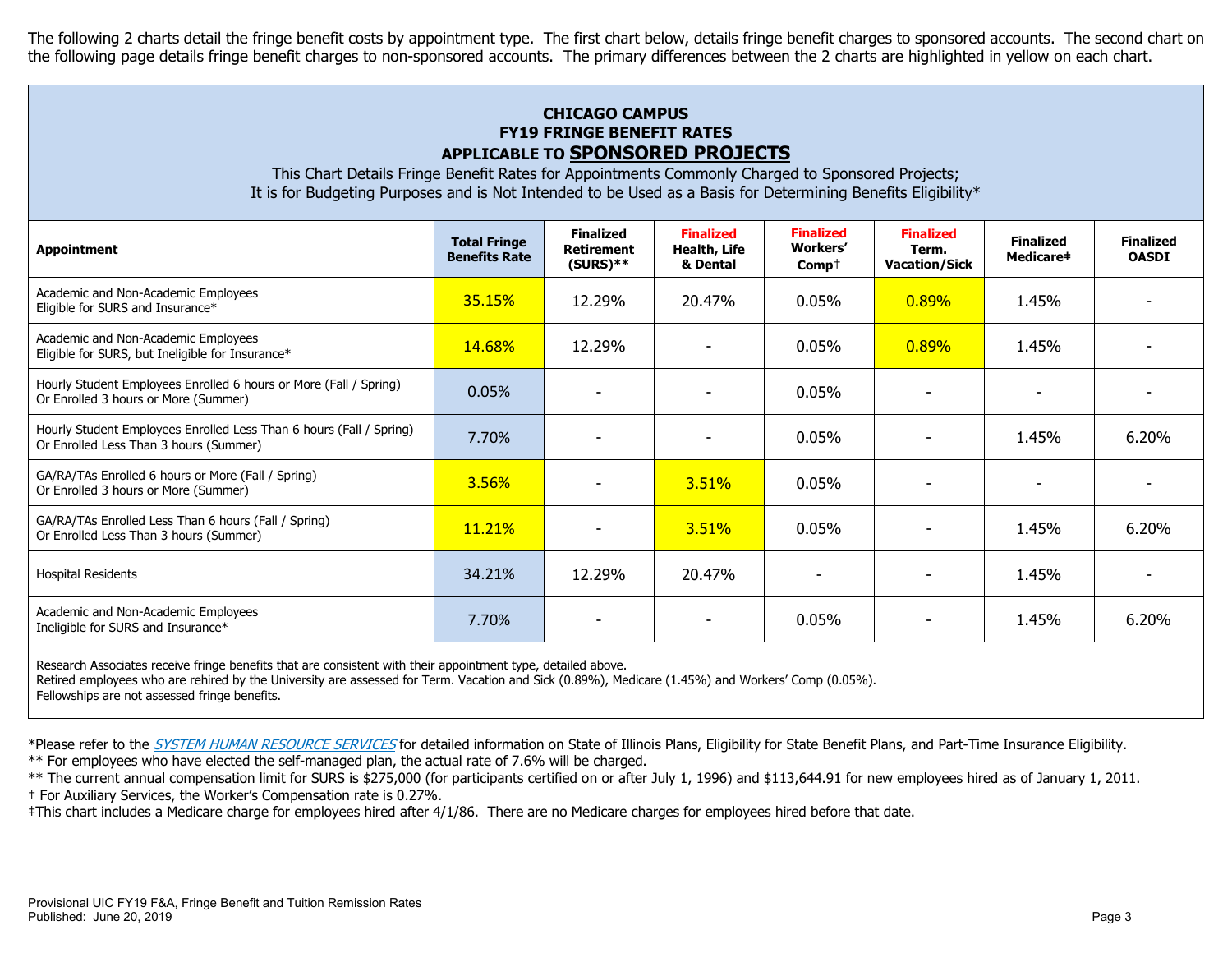# **CHICAGO CAMPUS FY19 FRINGE BENEFIT RATES APPLICABLE TO OTHER ASSESSED ACCOUNTS**

(ADMINISTRATIVE ALLOWANCES, ICR, PRIVATE UNRESTRICTED GIFTS, ETC) This Chart Details Fringe Benefit Rates for Appointments Commonly Charged to Other Assessed Accounts; It is for Budgeting Purposes and is Not Intended to be Used as a Basis for Determining Benefits Eligibility\*

| Appointment                                                                                                                                                                                                                    | <b>Total Fringe</b><br><b>Benefits Rate</b> | <b>Finalized</b><br><b>Retirement</b><br>$(SURS)$ ** | <b>Finalized</b><br>Health, Life<br>& Dental | <b>Finalized</b><br><b>Workers'</b><br>$Comp+$ | <b>Finalized</b><br>Term.<br><b>Vacation/Sick</b> | <b>Finalized</b><br><b>Medicare‡</b> | <b>Finalized</b><br><b>OASDI</b> |
|--------------------------------------------------------------------------------------------------------------------------------------------------------------------------------------------------------------------------------|---------------------------------------------|------------------------------------------------------|----------------------------------------------|------------------------------------------------|---------------------------------------------------|--------------------------------------|----------------------------------|
| Academic and Non-Academic Employees<br>Eligible for SURS and Insurance*                                                                                                                                                        | 34.26%                                      | 12.29%                                               | 20.47%                                       | 0.05%                                          | ٠                                                 | 1.45%                                |                                  |
| Academic and Non-Academic Employees<br>Eligible for SURS, but Ineligible for Insurance*                                                                                                                                        | 13.79%                                      | 12.29%                                               |                                              | 0.05%                                          | $\overline{\phantom{a}}$                          | 1.45%                                |                                  |
| Hourly Student Employees Enrolled 6 hours or More (Fall / Spring)<br>Or Enrolled 3 hours or More (Summer)                                                                                                                      | 0.05%                                       |                                                      |                                              | 0.05%                                          | $\overline{\phantom{0}}$                          |                                      |                                  |
| Hourly Student Employees Enrolled Less Than 6 hours (Fall / Spring)<br>Or Enrolled Less Than 3 hours (Summer)                                                                                                                  | 7.70%                                       |                                                      |                                              | 0.05%                                          |                                                   | 1.45%                                | 6.20%                            |
| GA/RA/TAs Enrolled 6 hours or More (Fall / Spring)<br>Or Enrolled 3 hours or More (Summer)                                                                                                                                     | 0.05%                                       |                                                      | н                                            | 0.05%                                          |                                                   |                                      |                                  |
| GA/RA/TAs Enrolled Less Than 6 hours (Fall / Spring)<br>Or Enrolled Less Than 3 hours (Summer)                                                                                                                                 | 7.70%                                       | $\blacksquare$                                       | н                                            | 0.05%                                          |                                                   | 1.45%                                | 6.20%                            |
| <b>Hospital Residents</b>                                                                                                                                                                                                      | 34.21%                                      | 12.29%                                               | 20.47%                                       |                                                |                                                   | 1.45%                                |                                  |
| Academic and Non-Academic Employees<br>Ineligible for SURS and Insurance*                                                                                                                                                      | 7.70%                                       |                                                      |                                              | 0.05%                                          |                                                   | 1.45%                                | 6.20%                            |
| the state of the state of the state of the state of the state of the state of the state of the state of the state of the state of the state of the state of the state of the state of the state of the state of the state of t |                                             |                                                      |                                              |                                                |                                                   |                                      |                                  |

Research Associates receive fringe benefits that are consistent with their appointment type, detailed above. Retired employees who are rehired by the University are assessed for Term. Vacation and Sick (0.89%), Medicare (1.45%) and Workers' Comp (0.05%). Fellowships are not assessed fringe benefits.

\*Please refer to the [SYSTEM HUMAN RESOURCE SERVICES](https://www.hr.uillinois.edu/benefits/) for detailed information on State of Illinois Plans, Eligibility for State Benefit Plans, and Part-Time Insurance Eligibility.

\*\* For employees who have elected the self-managed plan, the actual rate of 7.6% will be charged.

\*\* The current annual compensation limit for SURS is \$275,000 (for participants certified on or after July 1, 1996) and \$113,644.91 for new employees hired as of January 1, 2011.

† For Auxiliary Services, the Worker's Compensation rate is 0.27%.

‡This chart includes a Medicare charge for employees hired after 4/1/86. There are no Medicare charges for employees hired before that date.